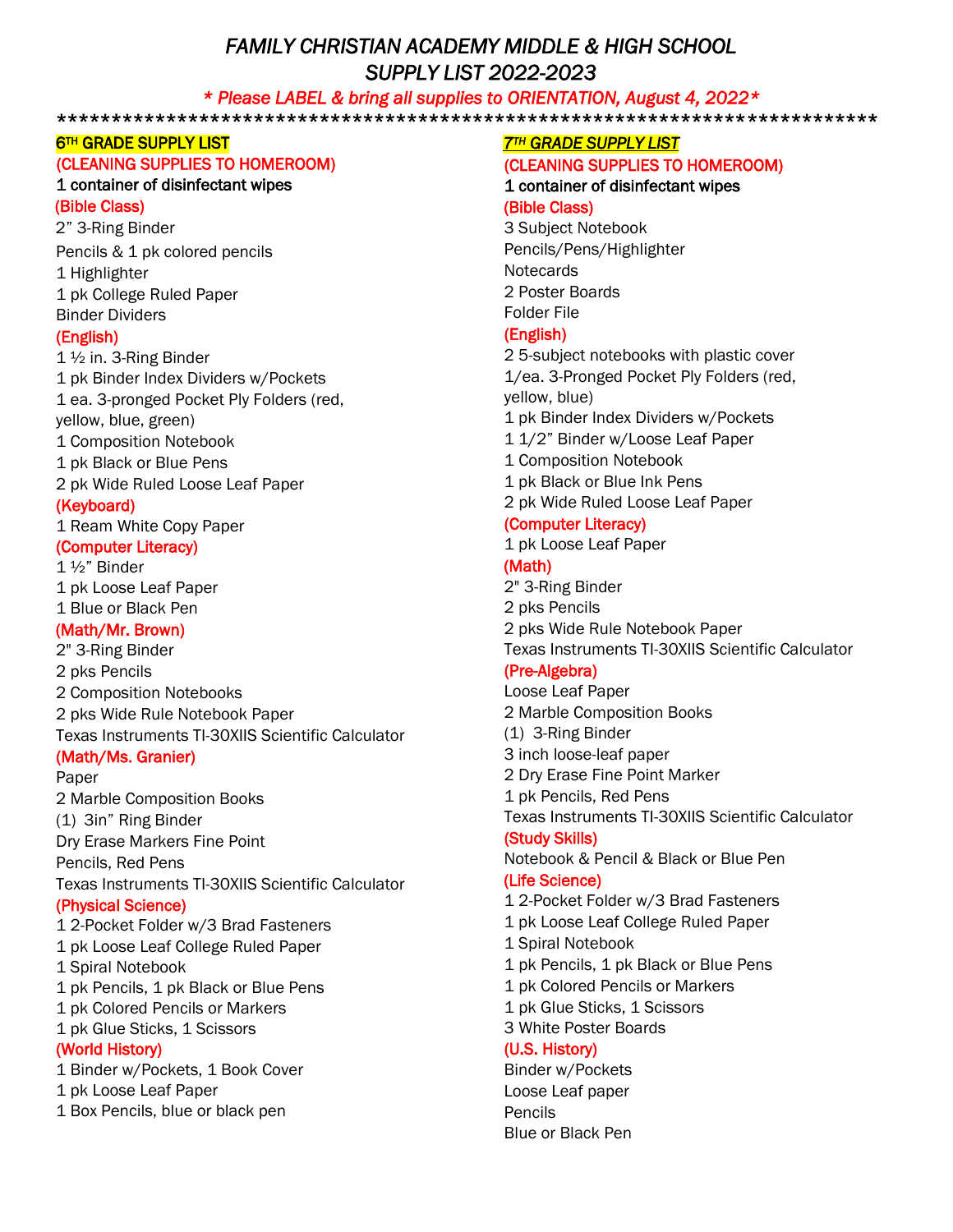#### *8TH GRADE SUPPLY LIST*

# (CLEANING SUPPLIES TO HOMEROOM)

#### 1 container of disinfectant wipes (Bible Class)

2 small box of Kleenex 2" 3-Ring Binder Pencils, 1 Highlighter 1 pk College Ruled Paper 1 pk Colored Pencils Binder Dividers

#### (Desktop Publishing)

1 Ream White Copy Paper

#### (English)

1/ea. 3-Pronged Pocket Ply Folders (red, yellow, blue) 1 pk Binder Index Dividers w/Pockets 1 1/2" Binder w/Loose Leaf Paper 1 Composition Notebook 1 pk Black or Blue Ink Pens 2 pk Wide Ruled Loose Leaf Paper (Math) 2" 3-Ring Binder 2 pks Pencils Red Pens 2 pks Wide Rule Notebook Paper

1 Graphing Composition Notebook Binder Dividers

# (Pre-Algebra)

Loose Leaf Paper 2 Marble Composition books Red Pens 1 pk Pencils 1 pk Dry Erase Markers 1 2" 3-ring Binder Texas Instruments TI-30XIIS Scientific Calculator

# (L.A. History)

1 Binder w/Pockets Loose leaf paper Pencils 1 Book Cover Blue or Black Pen Pencils

#### (Earth Science)

1 2-Pocket Folder w/3 Brad Fasteners 1 pk Loose Leaf College Ruled Paper 1 Spiral Notebook 1 pk Pencils 1 pk Black or Blue Pens 1 pk Colored Pencils or Markers 1 pk Glue Sticks 1 Scissors 3 white poster boards

#### MIDDLE SCHOOL ELECTIVES

#### P.E. Uniform Gym

P.E. uniform: Must Purchase w/Young Fashions Tennis shoes & Red, Black or White Socks

#### Band RM #116

Girls: Paper Towels Boys: Kleenex All: Pencil, Highlighter, 1"3-Ring Binder, Instrument/Sticks/Mallets/Practice Pads Brass Players: Valve Oil, Slide Grease (Cream for Trombone) Sax & Clarinet: Reeds (2.5 strength), Cork Grease Choir 1.5" Black or White 3-Ring Binder

Writing Materials (pens, pencils, highlighters, etc.) 1 Box Kleenex, Disinfectant Wipes, Hand Sanitizer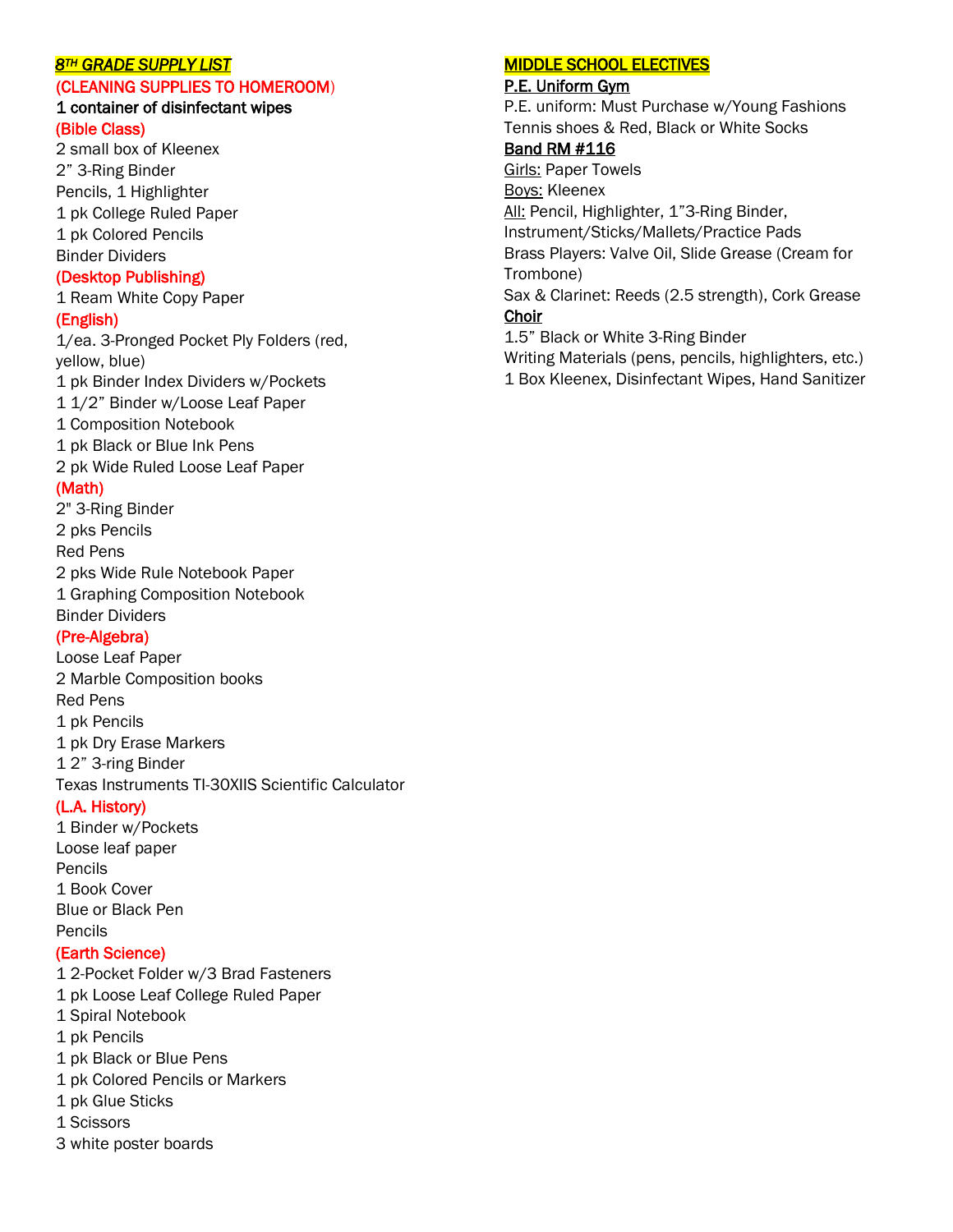#### *9TH GRADE SUPPLY LIST*

# (CLEANING SUPPLIES TO HOMEROOM)

#### 1 container of disinfectant wipes (Bible Class)

3 Subject Notebook & Folder File Pencils/Pens/Highlighter **Notecards** 2 Poster Boards

#### (English I)

4 3-Pronged Pocket Ply Folders (Red, yellow, green, blue) 1 pk Binder Index Dividers w/Pockets 1 1/2" Binder w/Loose Leaf Paper 1 Composition Notebook Pencils, 1 pk Black or Blue Ink Pens 2 pk Wide Ruled Loose Leaf Paper

#### (Algebra I)

1 (5) Subject Spiral bound notebook 2 Marble Composition Books Pencils, Red Pens Loose leaf Paper (1) 3 in" 3-Ring Binder Texas Instruments TI-30XIIS Scientific Calculator

#### (Biology I)

1 Composition Notebook 1 Pocket Folder Pencils w/Erasers 1 pk Colored Pencils, Blue/Black Pens Highlighter, 1 pk Colored Dry Erase Markers Scissors, 2 Glue Sticks

#### (Honors Algebra I)

Paper Pencils & Red pen 1 12-Pk Expo Markers Black 1 5-Sub. Spiral Bound Notebook Texas Instruments TI-30XIIS Scientific Calculator

#### (World Geography)

2 notebooks Pen/Pencil

#### (Spanish I)

Pen, 3 Pencils, Erasers 3 Blue/black pens, 3 pencils with erasers 1inch 3-Ring Binder w/Loose Leaf Paper 300 sheets college ruled paper

# *10TH GRADE SUPPLY LIST*

#### (CLEANING SUPPLIES TO HOMEROOM)

#### 1 container of disinfectant wipes (Bible Class)

1" 3-Ring Binder w/Loose Leaf Paper

## (English II)

1 3-Ring Binder w/College Ruled Loose Leaf Paper Mechanical Pencils

1 multi-pk highlighters/4 different colors 1 multi-pk pens/4 different colors EBR or Local Parish Library Card

# (Physical Science)

1 Composition Notebook 1 Pocket Folder Pencils w/Erasers, 1 pk Colored Pencils Blue/Black pens, Highlighter 1 Scissors, 2 Glue Sticks 1 pk 4 Colors Dry Erase Markers 1 Scientific Calculator

#### (Computer Science)

USB Flash Drive (any size) Spiral Notebook & Pencils

#### (Honors Geometry)

Pencils, Red Pens 1 12 Pk Expo Markers Black 1 5-Sub. Spiral Bound Notebook Texas Instruments TI-30XIIS Scientific Calculator

## (Honors Algebra II)

Paper Pencils & Red Pen 1 12-Pk Expo Markers Black 1 5-Sub. Spiral Bound Notebook Texas Instruments TI-30XIIS Scientific Calculator

# (Algebra II)

Loose Leaf Paper Pencils & Red pen 1 5-Sub. Spiral Bound Notebook 1 Folder or Binder Texas Instruments TI-30XIIS Scientific Calculator

# (Geometry/Mr. Brown)

2" 3-Ring Binder 2 pks Pencils 2 Composition Notebooks 2 pks Wide Rule Notebook Paper Texas Instruments TI-30XIIS Scientific Calculator (Geometry/Ms. Granier) Paper 2 Marble Composition Books 1 3" Ring Binder 1 pk Dry Erase Markers Pencils, Red Pens, Colored Pencils Clear Plastic Ruler & Protractor, Safety Compass Texas Instruments TI-30XIIS Scientific Calculator (Civics) 2 Notebooks

Pen/Pencil/Loose leaf paper

#### (Spanish II)

Pen, Pencil, Erasers, 3 Blue/Black pens 3 pencils with erasers 1" 3-Ring Binder w/Loose Leaf Paper 300 sheets college ruled paper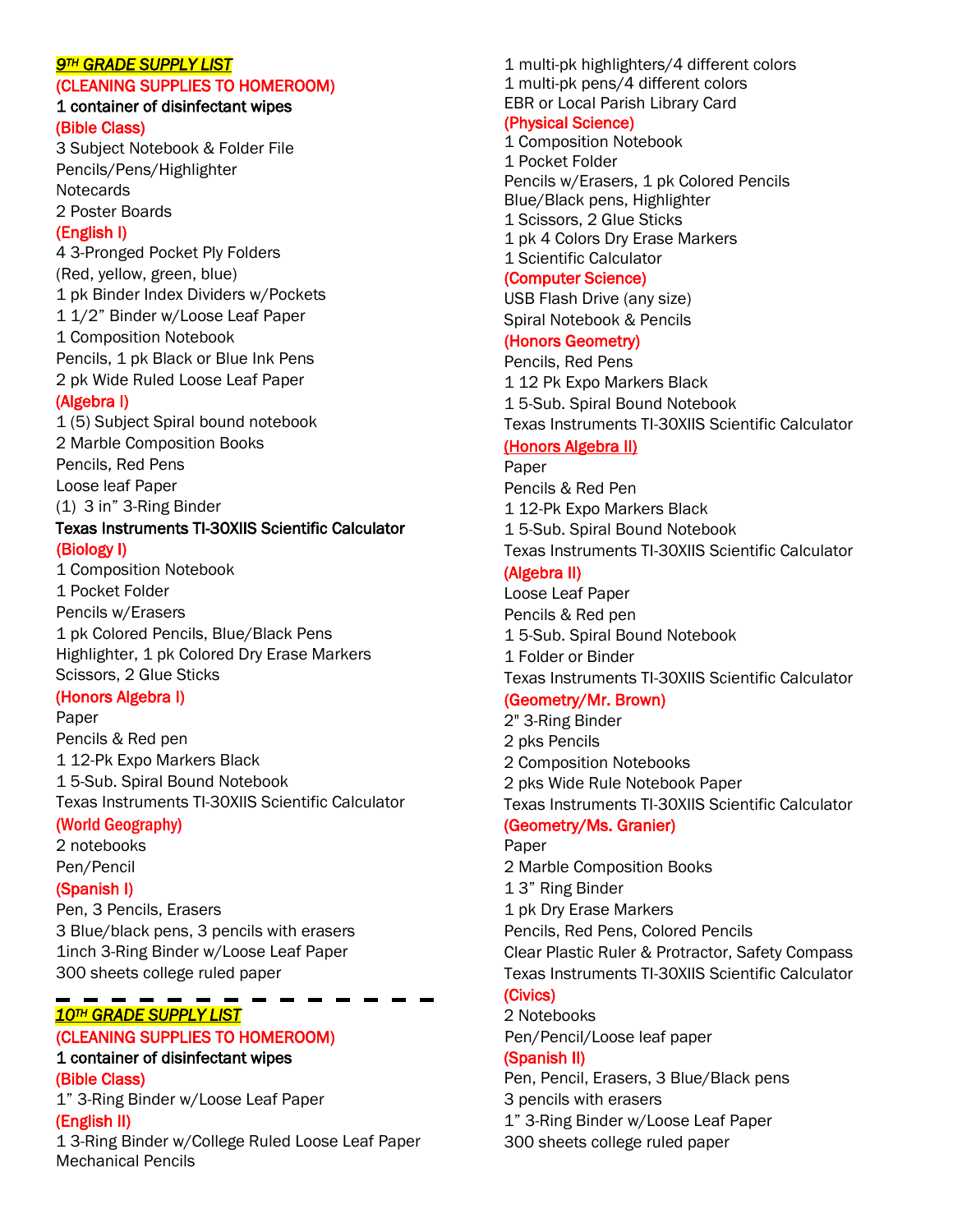#### *11th GRADE SUPPLY LIST*

#### (CLEANING SUPPLIES TO HOMEROOM)

#### 1 container of disinfectant wipes (Bible Class)

1" 3-Ring Binder w/Loose Leaf Paper (English III)

1 3-Ring Binder w/College Ruled Loose Leaf Paper Mechanical Pencils Multi-pack pens/4 colors A multipack of highlighters (at least 4 colors) A working library card to the EBR parish library system

#### or local parish library. (English Dual Enrollment (ENGL 1001/2000)

1 3 ring binder w/college rule loose leaf paper Mechanical Pencils or blue or black ink pens Multi-pack pens –minimum 4 colors 1 multi-pk highlighters/4 different colors EBR or Local Parish Library Card 1 USB stick Access to Google Classroom

#### (Algebra II)

1 pk Loose Leaf Paper 1 Spiral Notebook 1 2-Pocket Folder w/3 Brad Fasteners Pencils Texas Instrument Calculator Graph Paper

Ruler

# (Adv. Math: College Algebra & College Trig. Honors)

Pencils Red Pens 1 12-Pk Expo Markers Black 1 5-Sub. Spiral Bound Notebook Texas Instruments TI-30XIIS Scientific Calculator

#### (Computer Science)

USB Flash Drive (any size) Spiral Notebook & Pencils

#### (Honors Geometry)

Pencils Red Pens 1 12 Pk Expo Markers Black 1 5-Sub. Spiral Bound Notebook

# (Honors Calculus I)

Paper Pencils & Red pen 1 12-Pk Expo Markers Black 1 5-Sub. Spiral Bound Notebook Texas Instruments TI-30XIIS Scientific Calculator (Physics) Paper & Folder/Binder for Handouts Pencils & Red pen 1 12 Pk Expo Markers Black

1 5-Sub. Spiral Bound Notebook

Texas Instruments TI-30XIIS Scientific Calculator

# (Honors Chemistry)

Paper & Folder/Binder for Handouts Pencils & Red pen 1 12 Pk Expo Markers Black 1 5-Sub. Spiral Bound Notebook Texas Instruments TI-30XIIS Scientific Calculator

#### (Chemistry)

1 Composition Notebook Pencils w/Erasers 1 pk Colored Pencils Blue or Black Ink Pens 1 Scissors 2 Glue Sticks 1 Highlighter 1 pk 4-colored Dry Erase Markers 1 Scientific Calculator (Computer App.) 1 Ream White Copy Paper

# (American History)

2 Notebooks – any size Pen/Pencil/Loose leaf paper

# *12TH GRADE SUPPLY LIST*  (CLEANING SUPPLIES TO HOMEROOM)

# 1 container of disinfectant wipes

(Bible Class) 1" 3-Ring Binder w/Loose Leaf Paper

# (English IV)

A 3-Ring Binder w/College Ruled Loose Leaf Paper Blue or Black Ink Pens Mechanical Pencils 4 Highlighter Different Colors 1 Homework Planner EBR or Local Parish Library Card (English Dual Enrollment –ENGL 2025/2027)

1 3-Ring Binder w/College Ruled Loose Leaf Paper-NO SPIRAL NOTEBOOKS! Mechanical Pencils Multi-pack Pens –minimum 4 colors 1 multi-pk Highlighters/4 colors EBR or Local Parish Library Card 1 USB Stick Access to Google Classroom

# (English Dual Enrollment 2nd year/12th) *\*MUST OBTAIN EXACT VERSION AS LISTED*

Textbooks:

The Story and Its Writer/ISBN 978-1319105600 Frankenstein/ ISBN 979-8664341737 The Great Gatsby/ISBN 978-0743273565 A Christmas Carol/ISBN 978-1981769803 1 USB stick Access to Google Classroom EBR or local parish library card